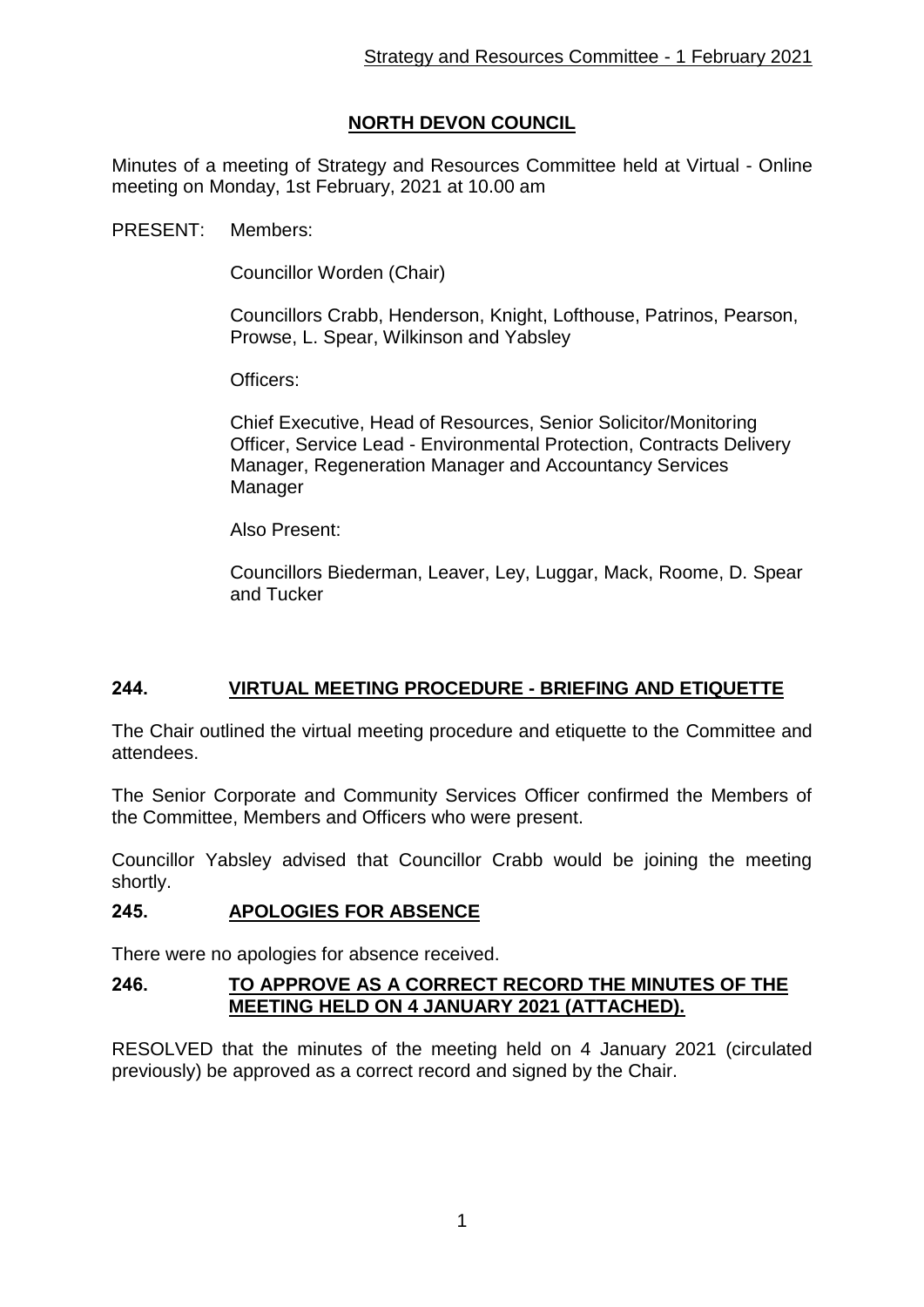#### **247. ITEMS BROUGHT FORWARD WHICH IN THE OPINION OF THE CHAIR SHOULD BE CONSIDERED BY THE MEETING AS A MATTER OF URGENCY.**

There were no items brought forward which in the opinion of the Chair should be considered by the meeting as a matter of urgency.

### **248. DECLARATIONS OF INTERESTS.**

There were no declarations of interest announced.

### **249. CAMPAIGN TO REMOVE FROM SALE POLYSTYRENE BODYBOARDS**

The Chair advised that Anne-Marie Eveleigh, representing Plastic Free North Devon was present at the meeting to answer any questions.

Councillor Mack presented the notice of motion which he had submitted to Council on 13 January 2021 that had been referred by Council to the Committee for consideration. He also advised the Committee of Plastic Free North Devon's proposed pilot project for Summer 2021 that helped more people access, connect and both mentally and physically benefit the local marine environments and that the Council could assist by removing financial barriers. Details of this pilot had been included within a supplementary document provided by Plastic Free North Devon.

The Chief Executive advised Committee that in relation to the Plastic Free North Devon pilot project for Summer 2021, the Committee had a contingency reserve. However, the project could fall within the Community Councillor grant initiative and therefore Plastic Free North Devon could apply for funding from this fund.

In response to a question, the Chief Executive advised that officer costs associated with the communications and work of the Climate Action Team would be absorbed.

In response to questions, Anne-Marie Eveleigh of Plastic Free North Devon advised that the "Protect our Playground" polystyrene bodyboard campaign was targeted at £10 boards which were cloth covered only on the top of the board and the bottom was just polystyrene. More expensive boards (i.e. £20+) were encased in another layer of plastic. The campaign was aimed at banning those boards which were single use. As part of the campaign, contact was made with all holiday accommodation providers regarding information to be provided to visitors. The banning of polystyrene bodyboards would be included within this communication sent to visitors.

Councillor Leaver in her capacity of Chair of the Climate Action Team advised that the Plastic Free North Devon campaign could be discussed at the meeting of the Team, on 9 February 2021.

RESOLVED that the Council support and assist the Plastic Free North Devon "Protect our Playground" campaign and communicate that campaign with local retailers pointing out the environmental impact of certain types of bodyboards and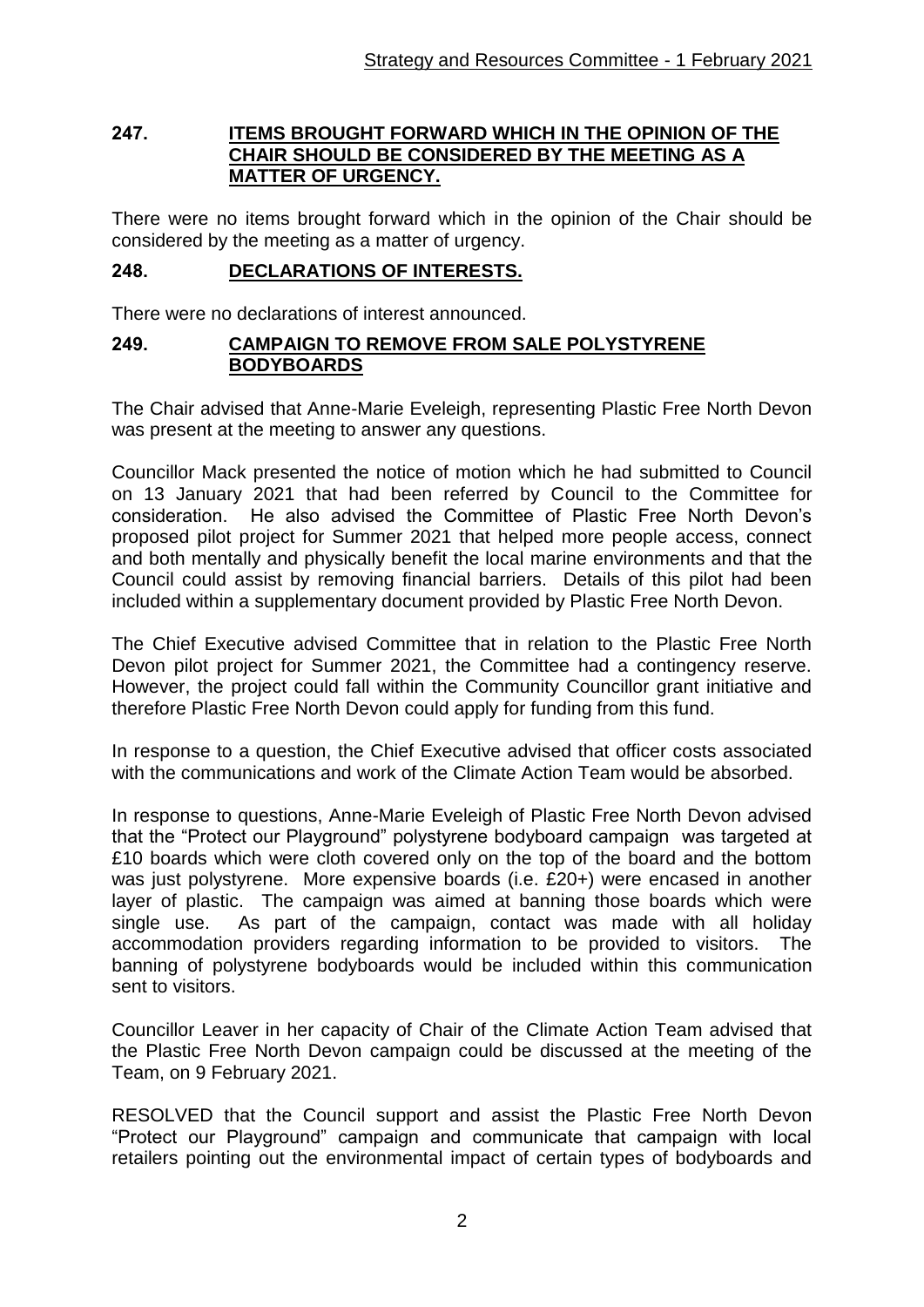that officers and the Climate Action Team be tasked to work on the detail of how the Council can contribute further to the campaign.

## **250. BATSWORTHY CROSS WINDFARM**

The Committee considered a report by the Service Lead Environmental Protection (circulated previously) regarding Batsworthy Cross Windfarm.

The Service Lead Environmental Protection highlighted the following:

- Noise compliance monitoring at six locations close to Batsworthy Cross Windfarm had confirmed compliance with the noise related planning conditions at five of these six locations.
- Exceedance of the noise limits in the sixth location had previously been confirmed. A response from the Operator had been received on 8 October 2020 confirming that a mitigation strategy had been put in place, and presenting information to support their view that compliance was now being achieved.
- Officers shared this response in a meeting with representatives from the Community and two ward members on 10 November 2020, and subsequently undertook a review of the response taking into account the views of the Council's acoustic consultant and those presented in this meeting.
- It was concluded by Officers' that additional information was needed from the Operator to enable further assessment of the position of compliance which they were putting forward to be undertaken.
- On 23 November 2020, the Council's Senior Management Team took a decision to approve Officers' making a request for this information from the Operator which was actioned on 1 December 2020. A response to this request was received from the Operator on 18th December 2020. This decision did not preclude the Council asking the Operator to undertake further monitoring.
- Since November 2020 officers had been requesting information from the Operator. Officers had now received all of the information required to scrutinise and review to determine the next stage. The review of calculations was quite a lengthy process.
- The Council had received several detailed requests from the community and he understood that none of these requests were outstanding.
- He advised that the report was to note and that a further report would be presented to the Committee at its meeting in March 2021.

In response to a question, the Service Lead Environmental Protection advised that he was not aware of any response received from the community regarding the reduction of noise.

The Chair invited Jane Faust to address the Committee for three minutes.

Jane Faust addressed the Committee.

In response to the points raised by Jane Faust, the Service Lead Environmental Protection advised the following: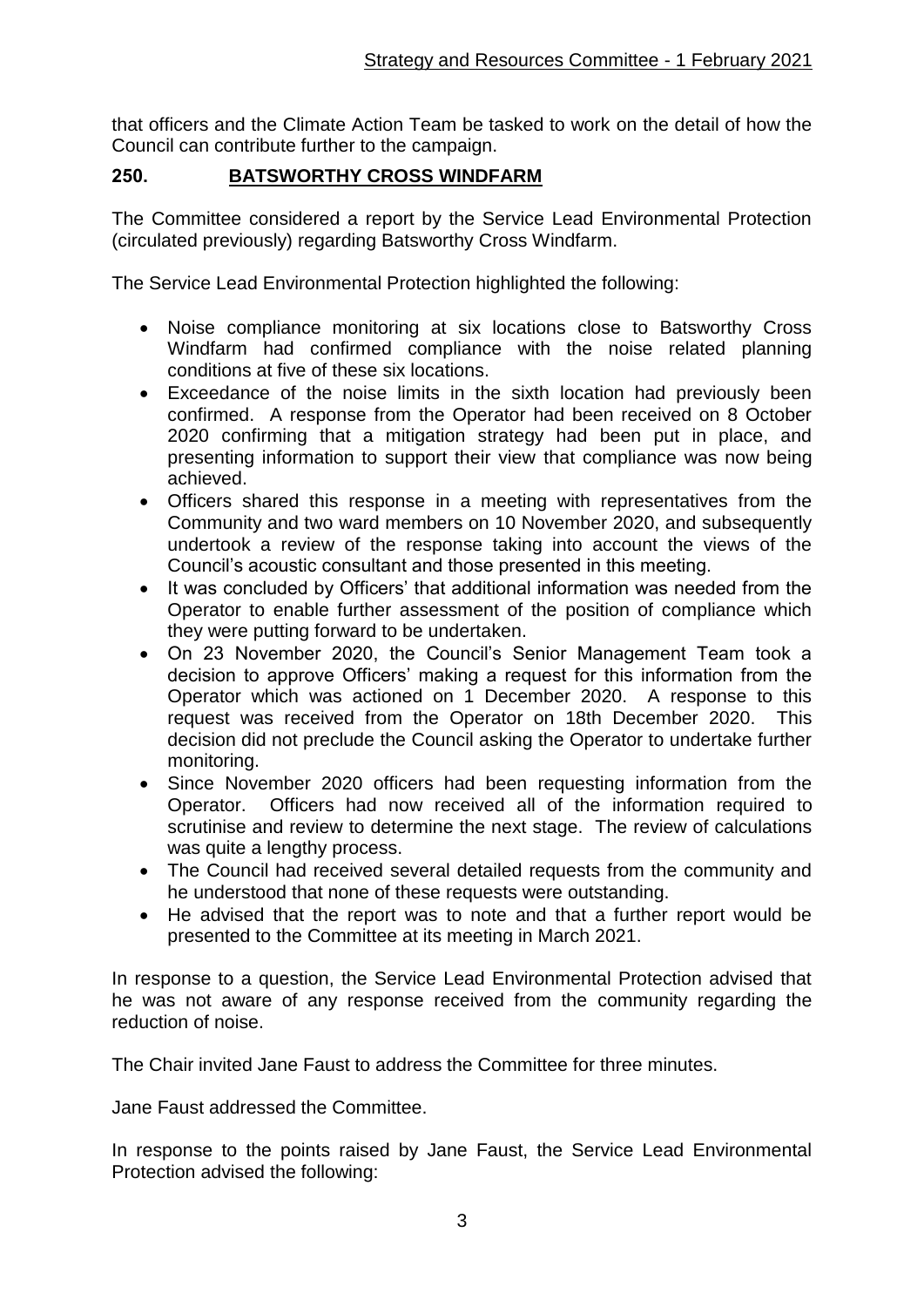- Officers had now received sufficient information from the Operator to make an assessment. The Operator had presented a position of alleged compliance, however insufficient evidence had been provided to back this position and therefore Officers had requested further information from the Operator on a number of occasions.
- The current position did not preclude the Council requesting further noise measurements and monitoring. Once the data had been scrutinised, officers would be able to make a judgement.

In response to questions from the Committee, the Service Lead Environmental Protection advised the following:

• It was anticipated that the process of evaluating data would be complete in time for the March 2021 meeting of the Committee, however it was a complex process. However, he would provide an update at the next meeting of the Committee and if evaluation of data had not been completed by that date, he would provide a report to the April 2021 meeting of the Committee.

In response to questions, the Chief Executive advised the following:

• That requiring that further noise measurements be undertaken at this stage could delay compliance further as could not commit to when the monitoring would end. Once officers had concluded its assessment of the information provided by the Operator, it could then be concluded that compliance could be achieved on the site which would be a quicker solution. This would not prevent further monitoring if required in the future.

In response to a question, the Service Lead Environmental Protection advised that once compliance had been achieved in the sixth location, then the planning conditions allowed for monitoring to be undertaken following receipt of complaints made to the Council.

The Committee noted the report and that a report would be presented to the Committee on 1 March 2021.

### **251. PERFORMANCE AND FINANCIAL MANAGEMENT QUARTER 3 OF 2020/21**

The Committee considered a report by the Head of Resources (circulated previously) regarding the Performance and Financial Management for Quarter 3 of 2020/21.

The Accountancy Services Manager highlighted the following:

- The revenue budget for 2020/21 was approved at Council on 26 February 2020 at £13,380,000.
- As at 31 December 2020, the latest forecast net expenditure is £13,352,000, which produced a forecast budget surplus of £28,000. (Quarter 2 was a forecast budget deficit of £136,000). This £164,000 movement to a surplus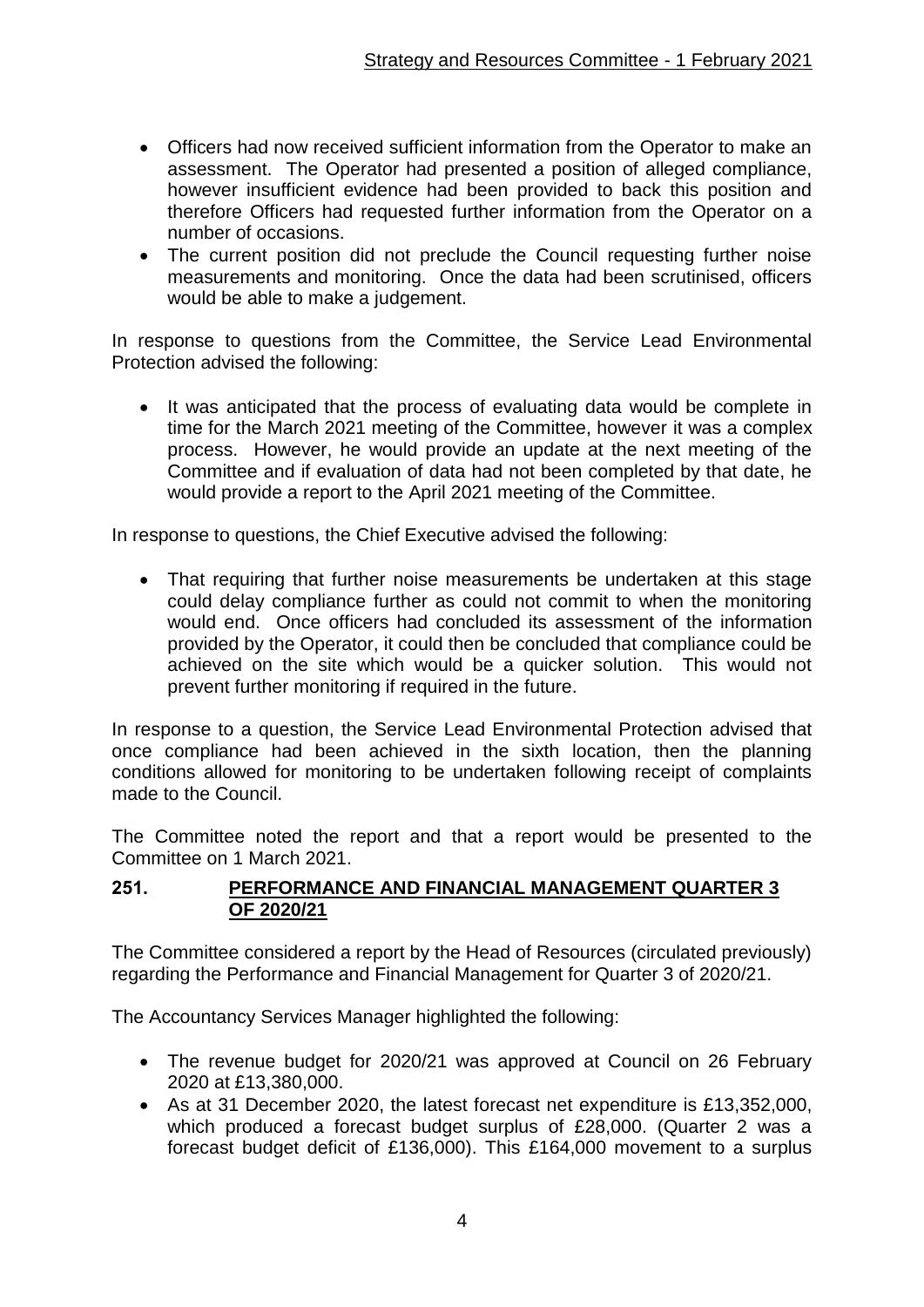combines various surpluses and deficits across the revenue budget, these details were shown in Appendix A – Variations in the Revenue Budget.

- The original budget for 2020/21 included a forecast to achieve £200,000 worth of salary vacancy savings. The current position forecasts we would achieve £388,000.
- There was much pressure on the 2020/21 budget due to the Covid-19 pandemic and the Council's income streams had been greatly affected in the first three quarters of 2020/21 and expected to continue through the financial year. Also, additional costs had been incurred by the council in provision of temporary accommodation, additional agency staff for waste and recycling and in supporting the local community.
- Central government had announced and paid local authorities four tranches of support funding totalling £1,575,000 for North Devon. We had also claimed £160,000 in respect of the job retention scheme and received £268,000 New Burdens grant for Small Business Grants and Retail, Hospitality and Leisure Grants. Central government have announced they will help support local authorities for lost income by paying 75% of any lost income after Councils incur the first 5% variance. The expected lost income and additional costs have been factored into the above figures in Appendix A along with the anticipated government support.
- The figures shown in Appendix A included a projection for the rest of 20/21 based on the current environment and the continuing COVID-19 impact on our income streams and expenditure.
- It was anticipated that there would be a reduction in both Council Tax and Business Rates income during 2020/21. However, no reduction for income was being reported for 2020/21 year as the financial effect of any deficit on the Collection Fund income would not have an impact on NDC finances until the following three years.
- At 31 December 2020 total external borrowing was £500,000. The timing of any future borrowing was dependent on how the authority managed its treasury activity and due to current low interest rates and reduced returns on investments it was prudent for the Council to 'internally borrow' and use these monies to fund the Capital Programme.
- "Appendix B Movement in reserves and balances" detailed the movements to and from earmarked reserves in 2020/21.
- Full details of the Strategic Contingency Reserve movements and commitments were attached as "Appendix C – Strategic Contingency Reserve".
- The 2020/21 to 2022/23 Capital Programme was detailed in "Appendix D Capital Programme".
- Further variations of (£3,301,516) were proposed to the 2020/21 Capital Programme as detailed in paragraph 4.4.3.
- Further variations of £1,872,135 were proposed to the 2021/22 Capital Programme as detailed in paragraph 4.4.4.
- The revised Capital Programme for 2020/21 taking into account the budget variations above was £7,110,512.
- The overall Capital Programme for 2020/21 to 2022/23 was £31,419,916 and is broken down as follows: 2020/21 £7,110,512; 2021/22 £22,384,916; 2022/23 £1,924,488.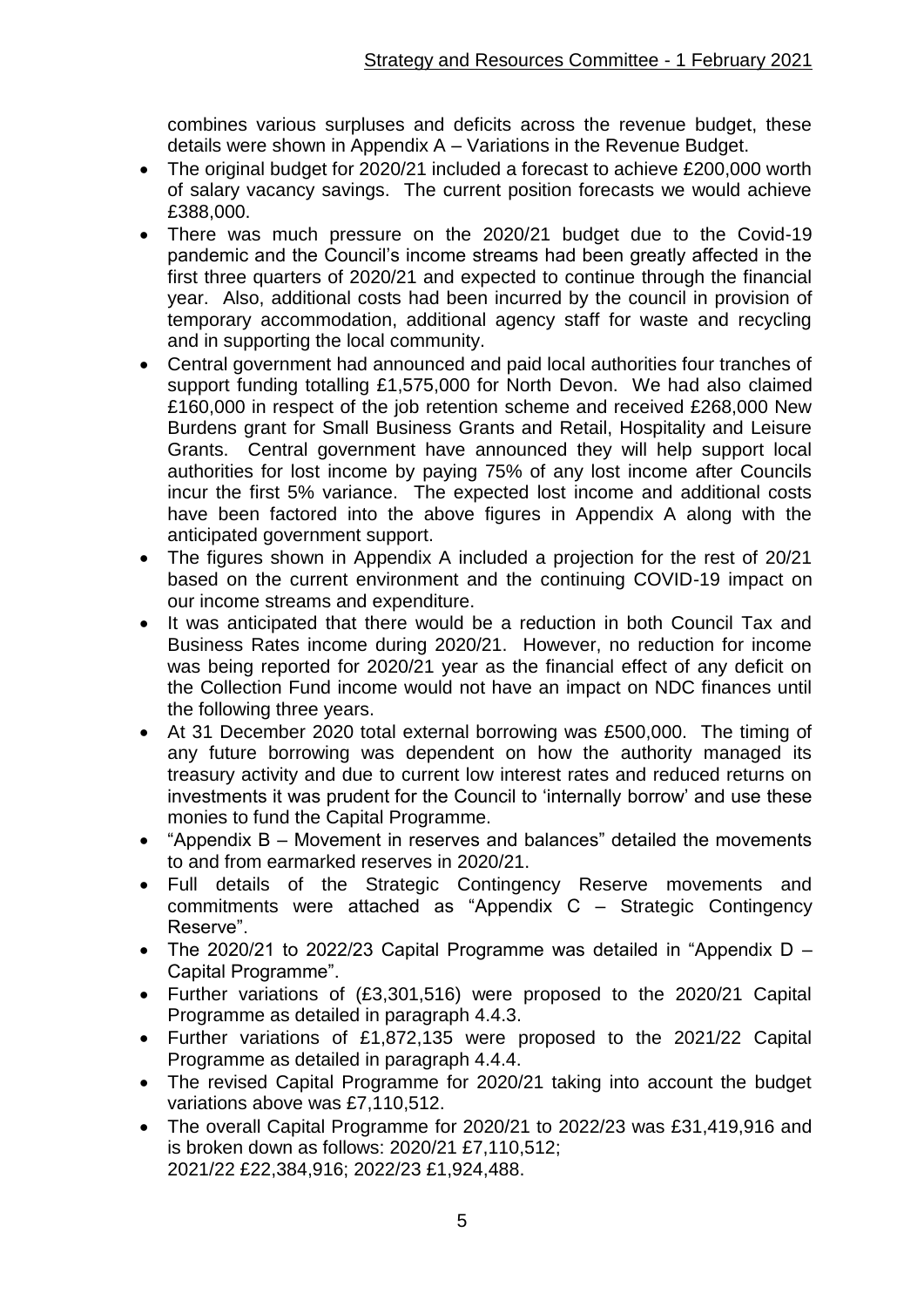- Once funds have been included in the Capital Programme the Constitution required a separate decision to release those funds. Accordingly the following schemes need the funds to be released so that spending can start within the following three months: Additional Disabled Facility Grant funding £131,862; and Ilfracombe Water Sports Centre £1,515,535.
- Treasury Management (paragraph 4.5), Debt Management (paragraph 4.6) and General Debtors (paragraph 4.7).
- Detailed performance information was detailed in Appendix E.

In response to questions, the Head of Resources advised the following:

- The Council's short term investments were spread over a number of institutions to mitigate risk and was not currently experiencing negative interest rates.
- The vacancy savings had exceeded the budgeted saving, however the additional savings would not be ongoing and the budgeted vacancy saving would be £225,000 for the next financial year.
- Appendix C Strategic Contingency Reserve the £76,602 balance included commitments; any that do not come to fruition would then be added back into the Reserve balance.
- Table F in Appendix E, page 45 of the agenda "L168 Income per car park P & D ticket" referred to the average amount spent per purchase of a pay and display ticket.
- Four tranches of funding had been award by the Government. A further tranche would be received in the next financial year as part of the budget settlement. If the impact of the pandemic continued it was hoped that the Government would provide additional funding.
- The additional costs for the provision of temporary accommodation was in relation to the Council's duties in relation to homelessness.

The Chief Executive confirmed that the additional costs for temporary accommodation were as a result of the primary duties given to Local Authorities during the pandemic to move homelessness people into accommodation. If there was flooding and the need to accommodate families in temporary accommodation then there would be a financial impact for the Council.

The Committee noted a typographical error in paragraph 4.4.7 of the report, in that the third financial year should have stated "2022/23" and not "2021/22".

#### RESOLVED:

(a) That the actions being taken to ensure that performance was at the desired level be noted;

(b) That the contributions to/from earmarked reserves be approved (as detailed in paragraph 4.2 of the report);

(c) That the movements on the Strategic Contingency Reserve (as detailed in paragraph 4.3 of the report) be noted;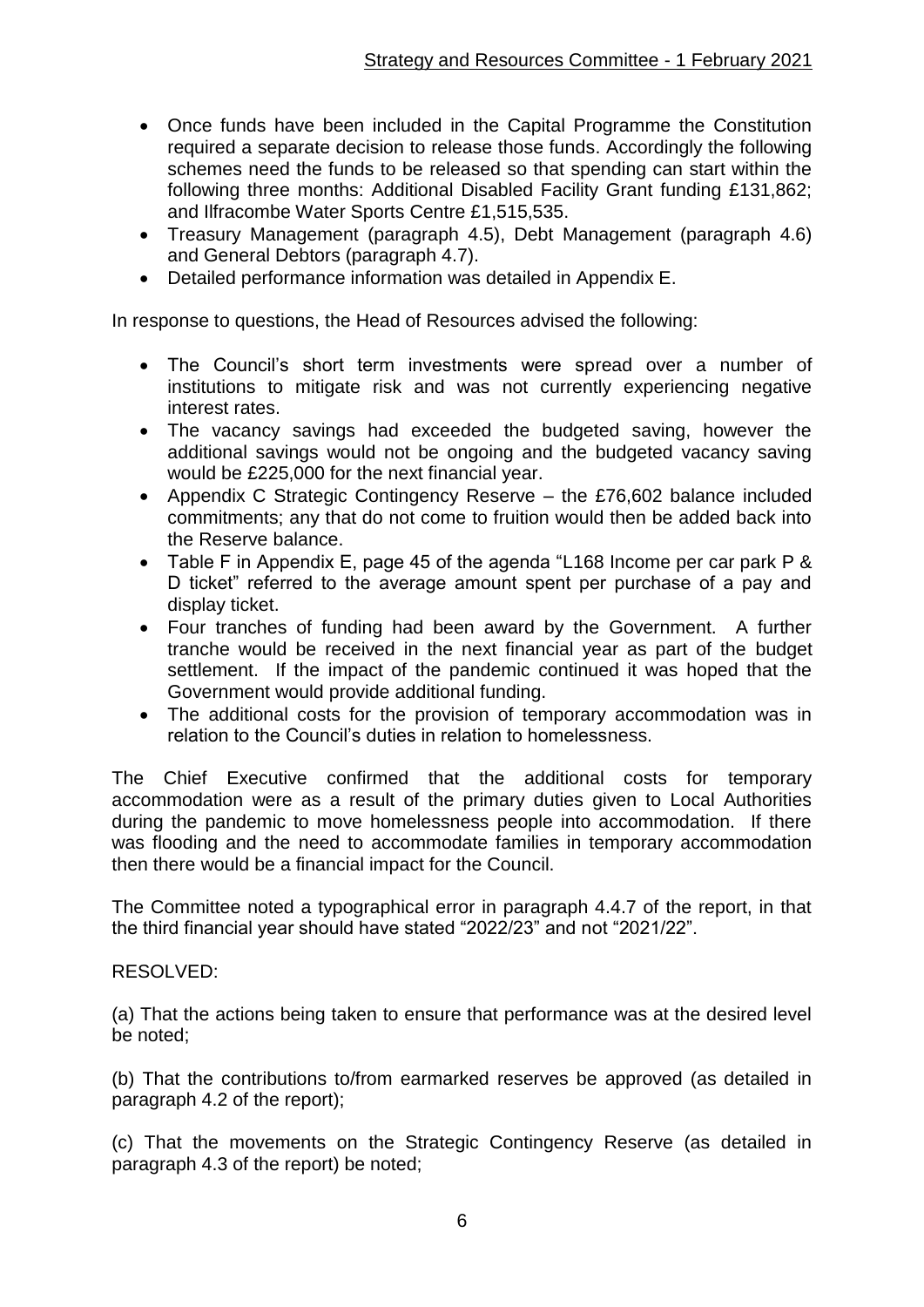(d) That funds be released for the capital schemes listed in paragraph 4.4.12 of the report;

(e) That the sections dealing with Treasury Management (paragraph 4.5), and Debt Management (paragraphs 4.6 and 4.7) be noted.

## RECOMMENDED:

(f) That the variations to the Capital Programme 2020/21 to 2022/23 (as detailed in paragraphs 4.4.3 to 4.4.4) be approved.

## **252. REVIEW OF CHARGES AND FEES FOR 2021/22**

The Committee considered a report by the Head of Resources (circulated previously) regarding the review of Charges and Fees for 2021/22.

The Accountancy Services Manager highlighted the following:

- This year the guidance was to increase some fees and charges by 2%, although some fees were set by statute and these would be set nationally.
- It was recommended that Allotments (Appendix A), Cemetery fees (Appendix F), sports pitches (Appendix G), Pannier Market charges (Appendix H) and Bulky Collections (Appendix I) were increased by 2%.
- Other variations to the 2% increase were Building Control (Appendix B), Trade Waste (Appendix C), Land Charges fees (Appendix D), Environmental Health fees (Appendix E), Garden waste charges (Appendix J) and preplanning application fees (Appendix K). An amended version of Appendix K had been published as a supplementary document as there had been slight amendment to the wording.

In response to questions, the Head of Resources advised the following:

- All weather pitch fees were managed by Parkwood Leisure.
- Officers regularly reviewed the commercial and trade waste fees to compare with other competitors to make sure that the fees remained competitive.
- The Accountancy Services Manager would provide details of the number of holiday homes in receipt of trade waste collections.
- The Valuation Office determined who paid business rates or Council Tax.
- Lockdown recovery fees had been introduced for the Pannier Market following an urgent decision taken by the Chief Executive.
- The current fee (£36) for the collection of garden waste had been in place since 2017, which was relatively low in comparison to neighbouring local authorities which were charging between £40-£50. The Council currently received £660,000 income for the collection of garden waste. If the fee was increased to £40, the Council would receive £740,000 income. The Council would need to increase the fees to £46/£47 in order for the service to break even.
- The waste and recycling crews had in cab technology which identified which properties were domestic or commercial.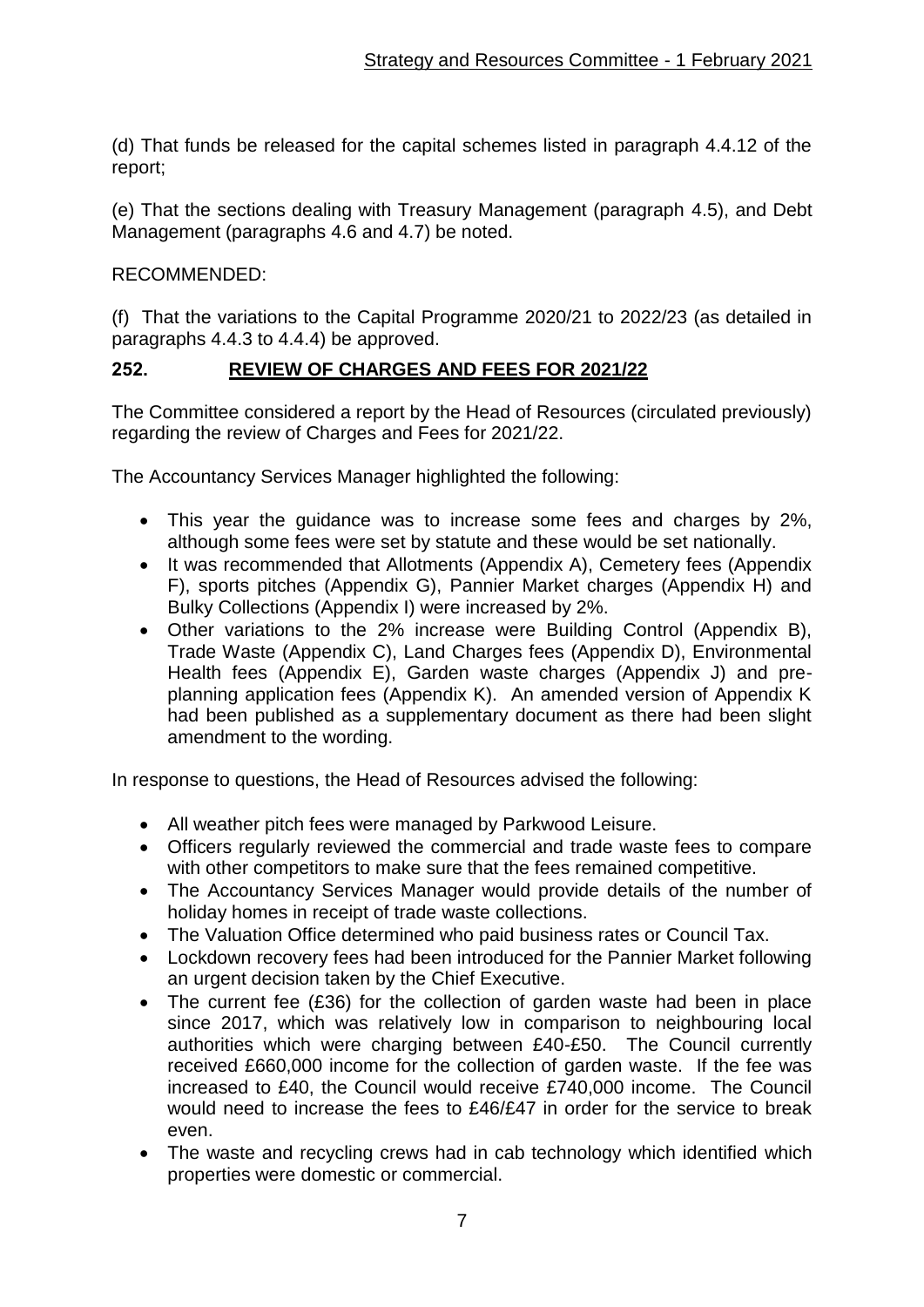- The crews would interpret whether a property was domestic or a holiday home.
- The Pannier Market fees would be subject to consultation with Pannier Market traders prior to the decision being taken by Council on 24 February 2021. Pannier Market traders could hire smaller areas.
- Covid 19 has had an impact for a number of clubs and organisations, therefore it would be difficult to treat some differently.

### RECOMMENDED:

(a) that there be a 2% increase in fees for 2021/22 financial year, for the following services:

(i) Allotments – Appendix A

(ii) Cemetery fees – Appendix F

(iii) Sports pitches – Appendix G

(iv) Pannier Market Charges (subject to consultation with the traders committee) – Appendix H

(v) Bulky Collections – Appendix I

(b) that the remaining fees be varied by the elements outlined in paragraphs 4.3 to 4.8 of the report.

#### **253. REVENUE BUDGET 2021/22, CAPITAL PROGRAMME AND MEDIUM TERM FINANCIAL STRATEGY 2021-2025**

The Committee considered a report by the Head of Resources (circulated previously) regarding the Revenue Budget 2021/22, Capital Programme and Medium Term Financial Strategy 2021-2025.

The Head of Resources highlighted the following:

- Government settlement December 2020. The provisional 2021-22 settlement of £3.3m was the same level as 2020-21. The Fair Funding Review had been delayed by a further year until April 2022. The New Homes Bonus in-year allocation had been allocated for 2021/22 only. There were no legacy payments on the 2021/22 allocation and the Government was intending to consult on future of the housing incentive during 2021/22. The Rural Services Delivery Grant matched the 2020/21 level. Council Tax levels for District Councils could be increased by up to 2% or £5 whichever was higher. The referendum in relation to Council Tax levels for Town and Parish Councils had been deferred. The Council would receive a lower tier services grant and Covid 19 support grant as one off payments. The Council would receive 75% reimbursement on sales, fees and charges losses for the period April to June 2021.
- Core Spending Power for England. This had increased by 4.5% overall; however 87% of this increase came from Council Tax compared to 56% in 2020/21.
- Urban/rural funding differences. Analysis by the Rural Services Network indicated that local authorities serving predominately urban areas receive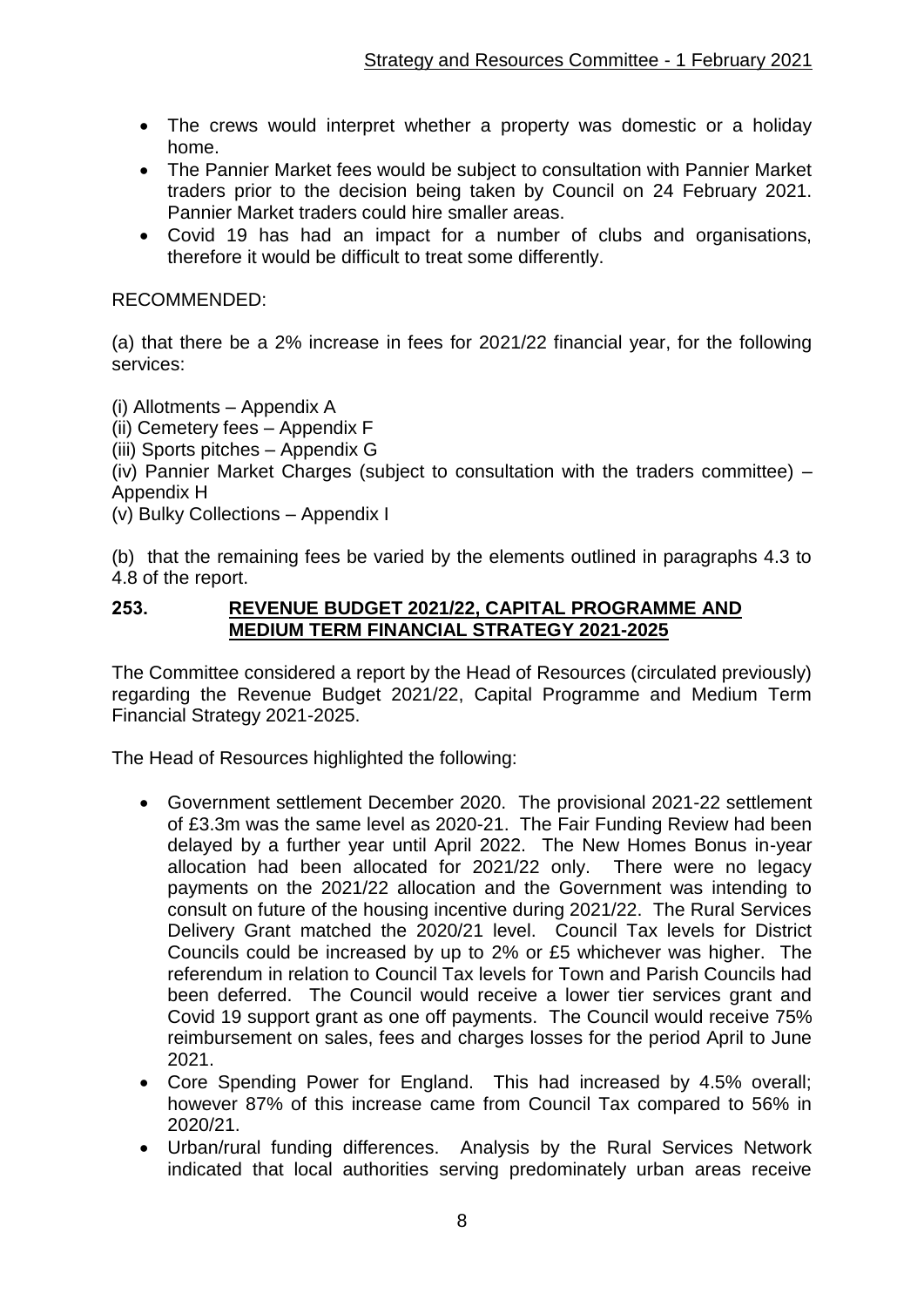"higher" level of central funding compared to those in rural areas: paying over £96 per head more in Council Tax (in rural Devon £138 per head more); receive £107 (61%) per head less from Settlement Funding Assessment (rural Devon, £120 less); receive £28 per head of Social Care Grant, compared to £32 per head in urban areas (rural Devon, £28); and receive over £112 (42%) per head less in Government Funding Spending Power, excluding Council Tax (rural Devon, £113).

- Core Spending Power included a new (one off) Lower-Tier Services Grant 2021-22. Without this grant, six of eight Devon districts would be faced with reduction in Core Spending Power.
- Total Core Spending Power per head of population 2021/22.
- Outside of urban and rural differences, there were four points of common concern: concentration of cuts in public spending on local government; over reliance on Council Tax in general (assumption that areas with higher Council Tax could continue to sustain increases); time limited payments from incentive scheme as core funding (e.g. New Homes Bonus); and allocation of lower tier services grant on a one off basis.
- The Medium Term Financial Strategy (MTFS) (2020-2024) model had been refreshed in October 2020 based upon: increased recent pay award (2.75%) continuing for medium term; borrowing costs and Capital Programme reprofiled; assumed Covid 19 impact on sales, fees and charges income continuing into 2021-22; and Government fair funding review delayed 12 months to 2022-23; collection fund deficit (Council Tax and Business Rates) spread over next 3 years. A £2m funding gap was projected for 2021/22 in advance of the financial settlement announced on 17 December 2020.
- New Homes Bonus provisional level of funding of £1,354,430 for 2021/22. The level of funding 2020/21 was £1,836,820. The Medium Term Financial Plan assumed £815,000, therefore, there was an additional £539,000 compared to the MTFS.
- New Homes Bonus 2022/23. The forecast level of funding to 2022/23. For 2022-23 the projected New Homes Bonus income was £434,860 which was a potential reduction of over £0.920m funding on current level. There was uncertainty regarding future funding and design of a new scheme for 2022/23.
- Business Rates Retention and forecast levels of income for 2021/22 year.
- Local Government Finance funding reforms which included: Spending review for the period up to 2022/23; a review of relative needs and resources; Business Rates Retention pilots; Business Rates baseline reset; Fair Funding review; and New Homes Bonus review. Reforms to Local Government funding would change the level of resources available and have an impact on the revenue budget. It was anticipated that indicative allocations would be announced in Autumn 2021.
- Council Tax levels for current 2020/21 Band D properties had been increased by £5 (equivalent of 2.73%). Rural councils could increase Council Tax by up to 2% or £5 (whichever was higher). By increasing the level by £5 for 2021/22 would increase NDC's proportion of Council Tax for Band D properties from £188.35 to £193.35 (increase of 2.65%).
- Strategic Grants (appendix B) the Medium Term Financial Plan had originally supported in principle the planned reductions to strategic grants in line with percentage reductions in Government funding to the local authority.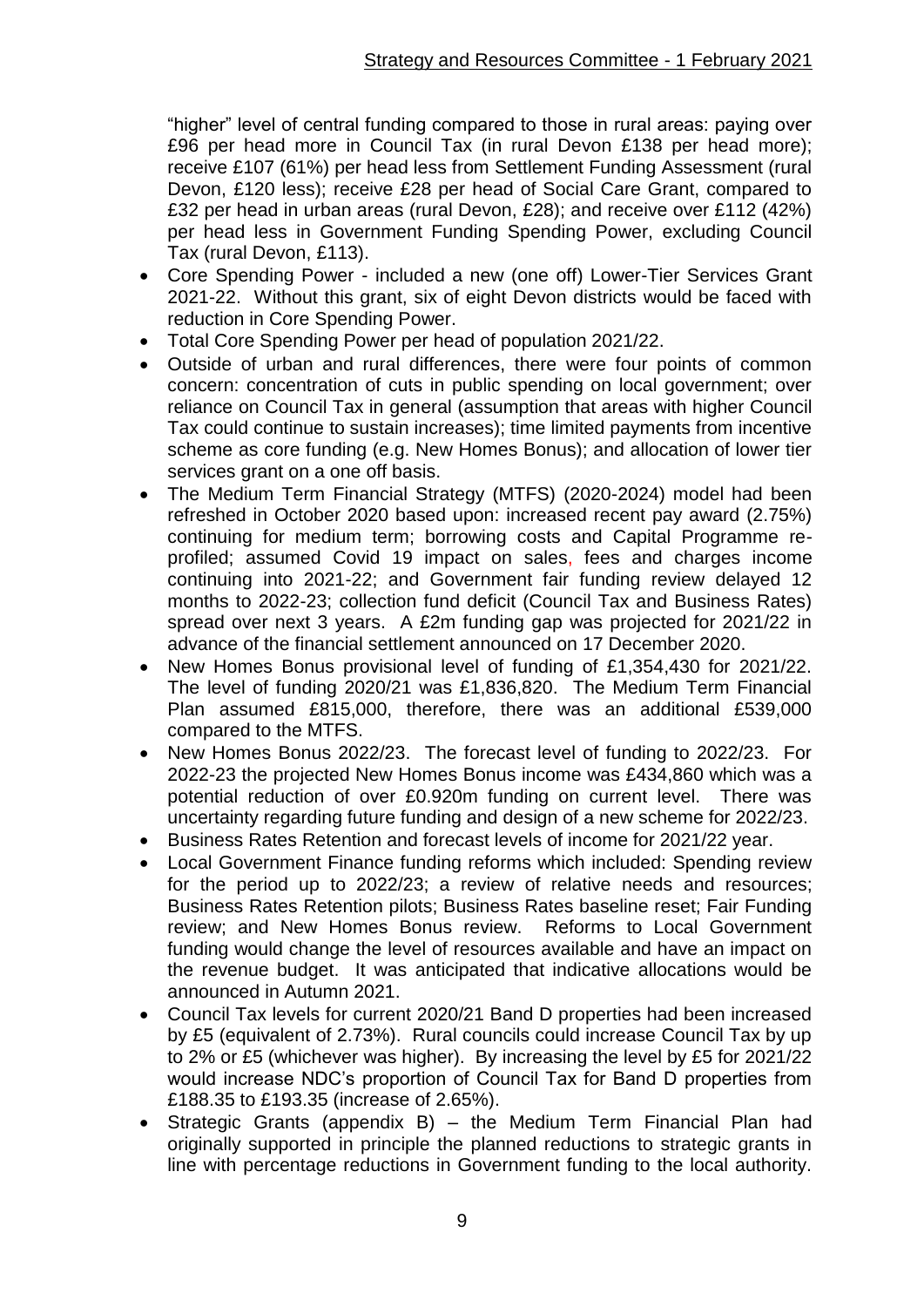However, the Government settlement was slightly better than forecast and therefore it was recommended that there be no reduction for 2021/22.

- Original £2m projected funding gap and how this was broken down.
- Draft Revenue Budget 2021/22 (Appendix A) showed a balanced budget and assumed: £5 increase on Band D Council Tax (as in previous years); fees and charges uplift by 2% and Garden Waste subscription increase from £36 to £40 as originally planned in the Medium Term Financial Plan; no reductions to Strategic Grants, Climate Environment or Councillor Grants. The risks were the ongoing impact of Covid 19 on the revenue budget.
- Reserves (Appendix C). General fund balance forecast level at 31 March 2022 was £1.161m (8.5% of net budget). The recommended level was 5%- 10%. Earmarked reserves forecast level at 31 March 2022 was £4.048m. In compliance with Local Government Act 2003, the Chief Financial Officer assured members of the robustness of the estimates and the adequacy of the proposed financial reserves.
- Medium Term Financial Strategy 2021-2025 had now been refreshed. The funding gap originally faced for 2021-22 had now moved to 2022-23. Fundamental to bridging future year budget gaps would be the delivery of actions following the recent adoption of the Commercialisation Strategy. It had been based on a number of assumptions about the future which included: Fair Funding Review – planned for 2022-23 (assumed - £0.916m reduction); New Homes Bonus Review – planned for 2022-23 (assumed -£0.919m reduction for 2022-23 and further -£0.435m reduction for 2023-24); Uncertainty of not having a multi-year settlement. Paragraph 5.1.5.7 provided further detail on the budget gap and paragraph 5.1.5.13 provided further detail on what had not been included yet. Appendix D detailed the modelled financial projections.
- Capital Programme for 2020/21 to 2022/23. Investment plans for 2020-21 to 2022-23 totalled £31.420m. One business case for capital funding had been submitted for new ICT software for the Waste and Recycling team and the cost to the Council was £35,000.
- Draft Capital Programme (Appendix E). The total programme for 2020-21 to 2022-23 was £31.455m which would be recommended to Council on 24 February 2021 for approval.
- How the total Capital Programme 2020-21 to 2022-23 would be funded.
- Projected underlying need to borrow in accordance with the 10 year Capital Strategy.
- Risks identified that could affect financial plans.
- Timeline Council at its meeting on 13 January 2021 approved the Council Tax base; the budget and capital programme would be considered by the Strategy and Resources Committee on 1 February 2021 and Policy Development Committee on 11 February 2021; Council on 24 February 2021 to consider the approval of the budget and capital programme and setting of Council Tax.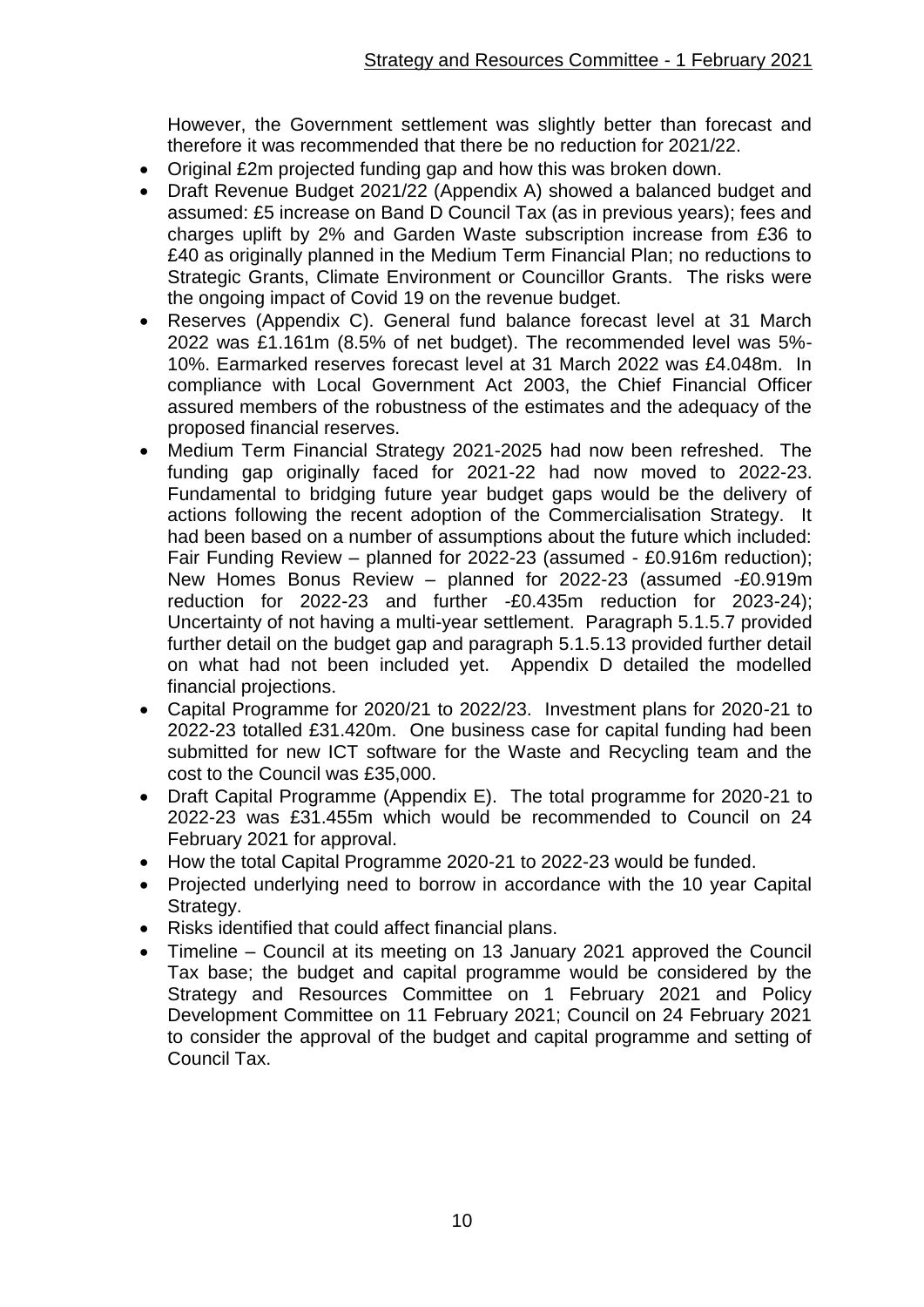In response to questions, the Head of Resources advised the following:

- The Fair Funding Review and Business Rates Retention review caused many uncertainties. It was uncertain whether this would take place during 2022/23 or if it would be delayed further.
- Appendix A provided the details of budgets for all service areas. There was no specific budget set aside for climate work and any future capital investments would require business cases to be put forward. The funding for the temporary climate post would be built into the establishment costs.

In response to a question, the Chief Executive advised that the Climate post had been approved for a temporary period of 18 months. A separate decision would then be required by Members regarding making the post a permanent position. A service plan was produced for each service and business cases were then produced to secure funding. The Council's approach would be to embed climate change within the organisation so that it formed part of any future projects.

#### RESOLVED:

(a) that the latest forecast for Budget 2020-21 and the proposed contributions to earmarked reserves be noted;

(b) that the Chief Financial Officer's assurance on the adequacy of the reserves and the robustness of the budget in paragraph 5.1.4.5 be noted;

(c) That the Chief Financial Officer's highlighted areas of risk identified within the budget process set out in paragraph 5.1.4.6 and section 5.3 be noted;

(d) That the latest Medium Term Financial forecast for 2021-2025 as shown in section 5.1.5 be noted;

(e) That subject to approval of (i) below, that funds are released for the capital schemes listed in section 5.2.2.

#### RECOMMENDED:

(f) That there be an increase of 2.65% in the level of Council Tax charged by North Devon Council for 2021-22 (in accordance with the revised referendum limit ability of £5.00 per Band D property) with a Band D Council Tax level of £193.35;

(g) That the actions identified in sections 5.1.2 to 5.1.4, which are required to ensure a balanced budget is achieved and therefore recommend to Council the approval of 2021-22 General Revenue Account Budget;

(h) That the Medium Term Financial Strategy 2021-2025 in section 5.1.5 as part of the Policy Framework be adopted.

(i) That the Capital Programme 2020-21 to 2022-23 as highlighted in section 5.2 be approved.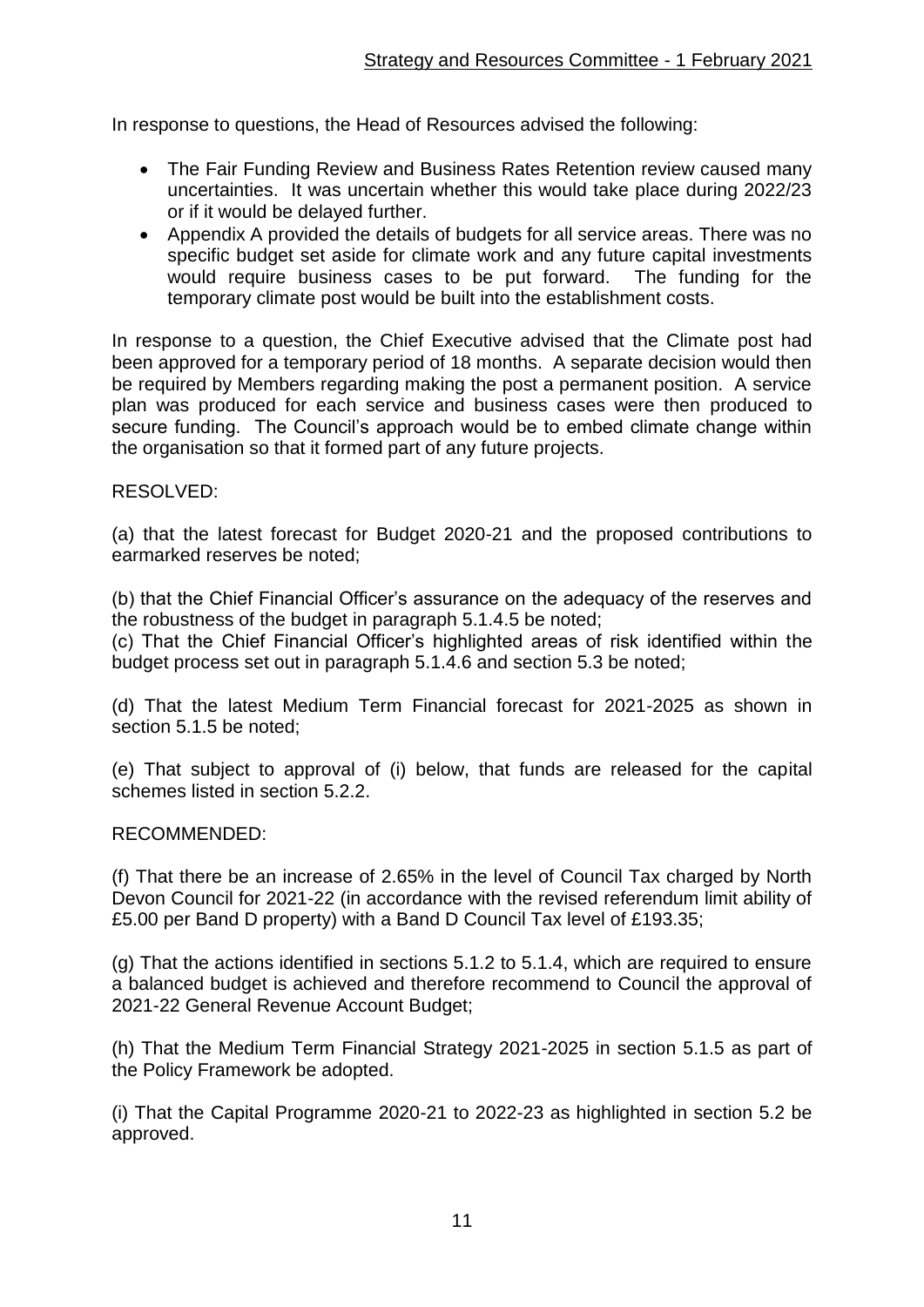## **254. TREASURY MANAGEMENT STRATEGY STATEMENT 2021/22**

The Committee considered a report by the Chief Financial Officer (circulated previously) regarding the Treasury Management Strategy Statement for 2021/22.

The Head of Resources highlighted the following:

- The over-riding strategy for the Council's management of funds was Security, Liquidity and then Yield (return). Three reports were produced each year for Council to approve on Prudential Indicators and Treasury Management Strategy; mid-year report and an annual report.
- Section 5.1 capital expenditure the table detailed approved capital spend as per the previous report on the budget and capital programme, how this was financed in the lower table and therefore the 'net financing need for each year'.
- The Council's borrowing need (CFR) was outlined in the table on page 142. The increase to £17m from £6m (movement of £11m) took into account the borrowing for the new construction of the Leisure Centre.
- The Minimum Revenue Provision (MRP) set out the repayment of debt on both internal and external borrowing from revenue budget. The Medium Term Financial Strategy showed the impact of borrowing costs on the revenue budget.
- Paragraph  $5.3$  the table showed the level of core funds and cash available for external investments, together with the Council's under borrowed position which enables the Council to internally borrow for the purposes of capital funding.
- There was a high level of external investment of spare cash in 2020-21 due to cash flow of additional government monies for business grants, up-front payment of grants to the Council and covid-19 grants provided to the Council.
- The current borrowing position was detailed in section 6.1. External borrowing this current year was only £500,000 at present. Net investments were higher this year due to all the grants cash that the Council were investing short term to gain minimal return until spent out.
- The level of borrowing would increase in 2021-22 as detailed in the table on page 146. Additional borrowing £14m would be required during the year to cover the treasury need for increased Capital Financing Requirement which was in line with the Council's financial plans. Under borrowing was funded from internal borrowing from cash reserves. The Council complied with this prudential indicator in the current financial year and it was not envisaged there would be difficulties for the future.
- The Operational Boundary (limit beyond which external debt was not expected to exceed) was set at £16million for 2021-22 to 2023-24 year.
- The Authorised limit (control on maximum level of borrowing) maintained at £22million was in line with the level set last year.
- The table in paragraph 6.3 outlined projected interest rates from the Council's treasury advisors which outlined projections on investment interest and projections on borrowing loans from the Public Works Loan Board.
- The Council was currently maintaining an under-borrowed position. This strategy was prudent as investment returns were very low and counterparty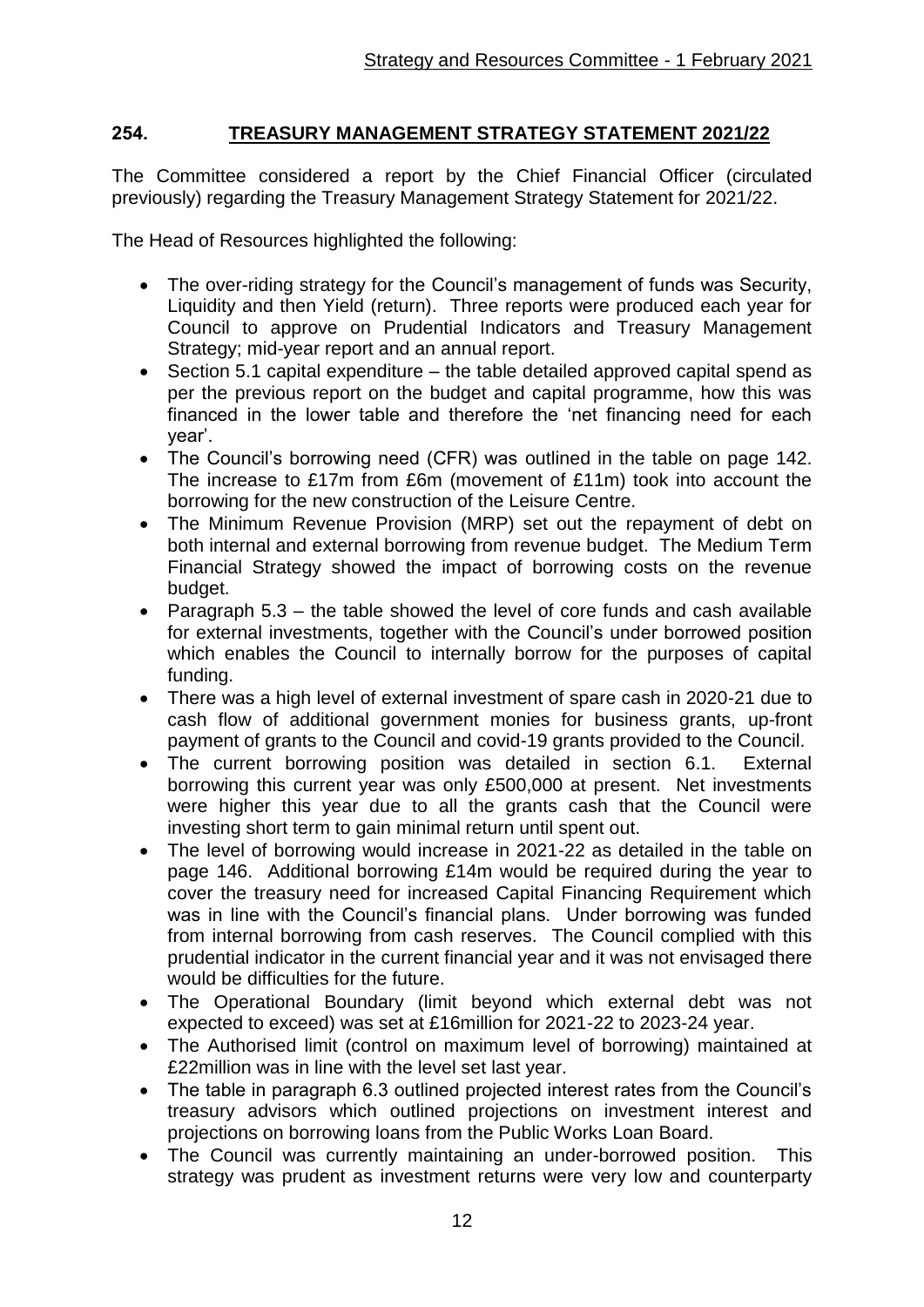risk was still an issue that needs to be considered. The graph shown on page 150 set out the current borrowing strategy for the next ten years.

• The guidance from the Government and CIPFA placed a high priority on the management of risk. The Council had adopted a prudent approach to managing risk and defined its risk appetite in section 7, in terms of creditworthy counterparties, lending limits, credit ratings of which the criteria was largely unchanged from last year. The Council worked closely with its treasury advisors and received daily updates on any changes.

RECOMMENDED that the Treasury Management Strategy Statement, Minimum Revenue Provision Policy Statement and Annual Investment Statement 2021/2022, including the Treasury Management and Prudential Indicators for 2021/22 to 2023/24, be approved.

## **255. 10 YEAR CAPITAL STRATEGY 2021 TO 2031**

The Committee considered a report by the Chief Financial Officer (circulated previously) regarding the 10 Year Capital Strategy for 2021 to 2031.

The Head of Resources highlighted the following:

- The Capital Strategy was reviewed annually by Full Council prior to each financial year. The Strategy set out the 'governance arrangements' for capital projects coming forwards as detailed in section 4.3.
- All capital projects required a business case, reviewing options, risks and associated costs. Project Appraisal Group (PAG) comprised of the; Chief Executive, Business Information Systems Manager, Head of Resources and Accountancy Manager who would then meet to score the proposed project.
- In addition to the original approval of the project, a separate approval would also be sought from the Committee and then Full Council to release the capital funds three to six months before the project was due to start.
- Medium Term (2021-2025) as set out in the table in paragraph 4.4 set out the impact of capital financing need, impact this had on the annual borrowing cost and then the overall Medium Term Financial Strategy budget gap, including the additional borrowing.
- For 2022/23 current projections showed a medium term financial strategy budget gap of £2.3m increasing to £2.9m in 2024/25.
- The Council would look to become more entrepreneurial in how it delivered services to generate extra income and reduce costs in line with the commercialisation strategy. The Council would also have to review a number of options for bridging the budget gap and any such financial benefits these may produce; these would be subject to further reports being presented to Members.
- The estimated Capital Financing Requirement (CFR) for March 2021 was £5.76m which increased to its peak in March 2025 at £18.79m. This substantial increase in CFR reflected the £38m capital programme over the medium term including the new Leisure Centre.
- The Council would receive an annual management fee in relation to the running of the new Leisure Centre to help offset an element of the borrowing costs.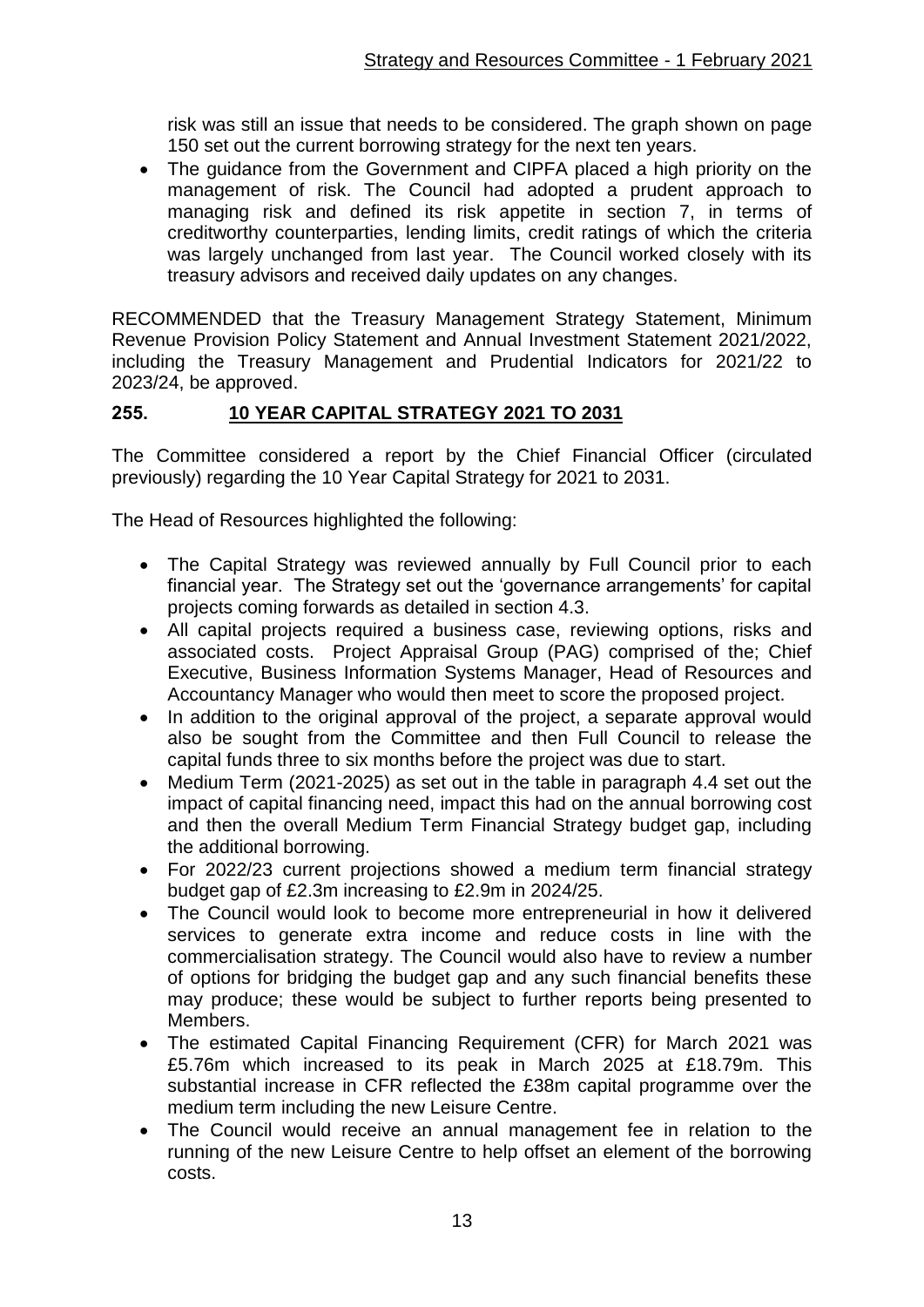- Longer Term (2025-2031) as set in the table in paragraph 4.5. The Council had identified two main areas of capital expenditure within the long term forecast which are necessary to maintain business as normal i.e. the vehicle replacement programme, as the works and recycling fleet have an eight year life cycle; and the on-going maintenance of our ICT infrastructure. Projected investment was required in these two areas. The longer term model then builds this investment into the spend plans and extends the Medium Term Financial Strategy position up until 2031. The CFR was generally on a downward trend from £17.17m in 2025/26 to £14.28m by 2030/31. External borrowing over the longer term remained at a high level, £12m and above, again assuming the under-borrowed position remained prudent and sustainable.
- As a result of the high borrowing, the annual borrowing cost would continue to put pressure on the Council's revenue budget each year. The projected cost of borrowing was £1.57m in 2025/26 increasing to £1.64m in 2030/31.
- For 2025/26 current projections showed a medium term financial strategy budget gap of £3.1m increasing to £3.2m in 2030/31.
- Whilst the medium and long term capital strategy sets out the financial context under which future capital expenditure decisions should be considered, it would not prevent the Council pursuing aspirational projects such as the proposed review of Seven Brethren, Barnstaple and the Future High Streets project.
- The long term outlook for the Council's financial standing strongly supported the need for the Council to become more efficient and commercially minded across all areas of the organisation to generate additional income for the revenue budget. In line with the Council's corporate priorities, a new Commercialisation Strategy had been adopted. This set out the parameters and options for income generation and net revenue gains.

In response to a question, the Chief Executive advised that there had been consultation and engagement with local businesses as part of developing the Barnstaple Vision.

In response to a question, the Head of Resources advised that he would confirm whether the Council had applied for a Green Homes Grant.

RECOMMENDED that the Capital Strategy 2021/22 to 2030/31 be approved.

## **256. CONTINUATION OF MEETING**

RESOLVED that it being 1.00 pm the meeting continue in order for the remaining business to be transacted.

## **257. THE PANNIER MARKET**

The Committee considered a report by the Regeneration Manager (circulated previously) regarding the Pannier Market.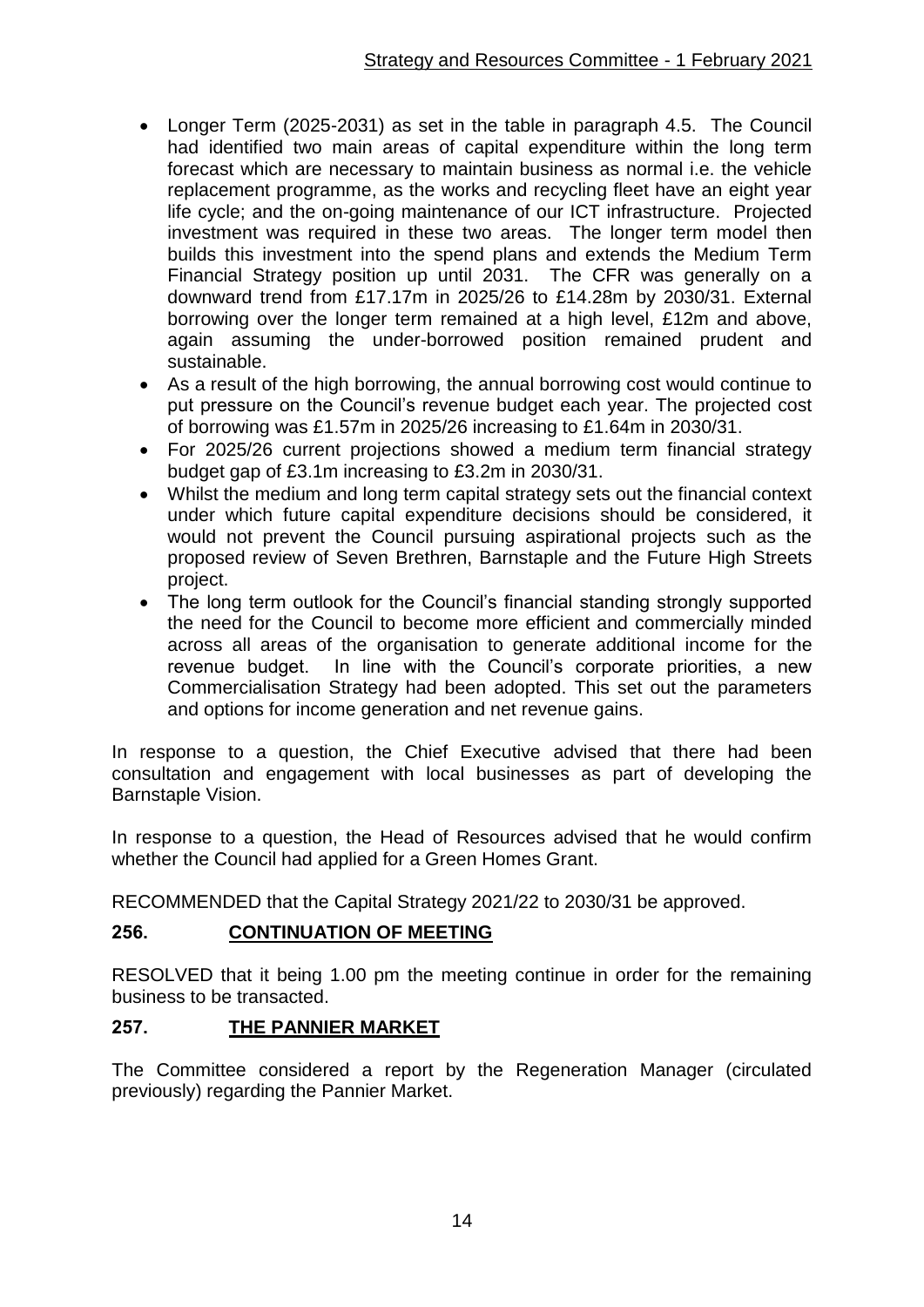The Regeneration Manager highlighted the following:

- The Barnstaple Vision and the Future High Street Fund work highlight that our heritage assets were not being used to their full potential and therefore a Cultural Assets Review had been commissioned.
- The recommendations in the Cultural Assets Report for the Pannier Market and how we sustain its future, formed the basis for the report.
- The Pannier Market was considered to be the jewel in the crown of Barnstaple high street, but by common consensus the building and the quality of retail offer in the market was looking tired, with a declining financial performance, resulting in a £100,000 pa year on year loss to the Council.
- The Pannier Market was a fully functioning building and generally in reasonable condition, however some urgent repairs were required.
- The architects working with the Council on the Future High Street Fund have suggested a number of physical alterations which seek to sustain the building but together it was believed could transform the space as outlined in paragraph 4.6 of the report.
- They had also recommended that the Council commission a specialist market consultant to carry out a detailed review of the operational opportunities before any physical interventions were finalised. The outcome of this specialist market consultant report would be reported back to Members for final agreement.

## RESOLVED:

(a) That specialist market consultants be engaged to carry out a detailed review and provide a report on the operational opportunities available for the Pannier Market with the findings to be reported back to members and that Barnstaple Councillors be invited to a briefing during the formulation of the report.

(b) That a revenue budget of £10,000 be approved to be funded from the Economic Development earmarked reserve.

### **258. NORTH DEVON BIOSPHERE PROJECT DEVELOPMENT - REQUEST FOR FUNDING**

The Committee considered a report by the Head of Place (circulated previously) regarding the North Devon Biosphere Project Development request for funding.

The Chief Executive highlighted the following:

- The North Devon Biosphere Foundation had requested funding from the Council to support two projects "Digital Biosphere" and "Natural Capital" which would assist in the delivery of the Council's objectives "cherishing and protecting the environment" and "planning for North Devon's future".
- A similar request for funding had been made to Torridge District Council. The total funding request was for £40,000, £20,000 from each Council.
- Once the grants had been secured from the Council and Torridge District Council a funding agreement would be put in place and project business cases would be developed.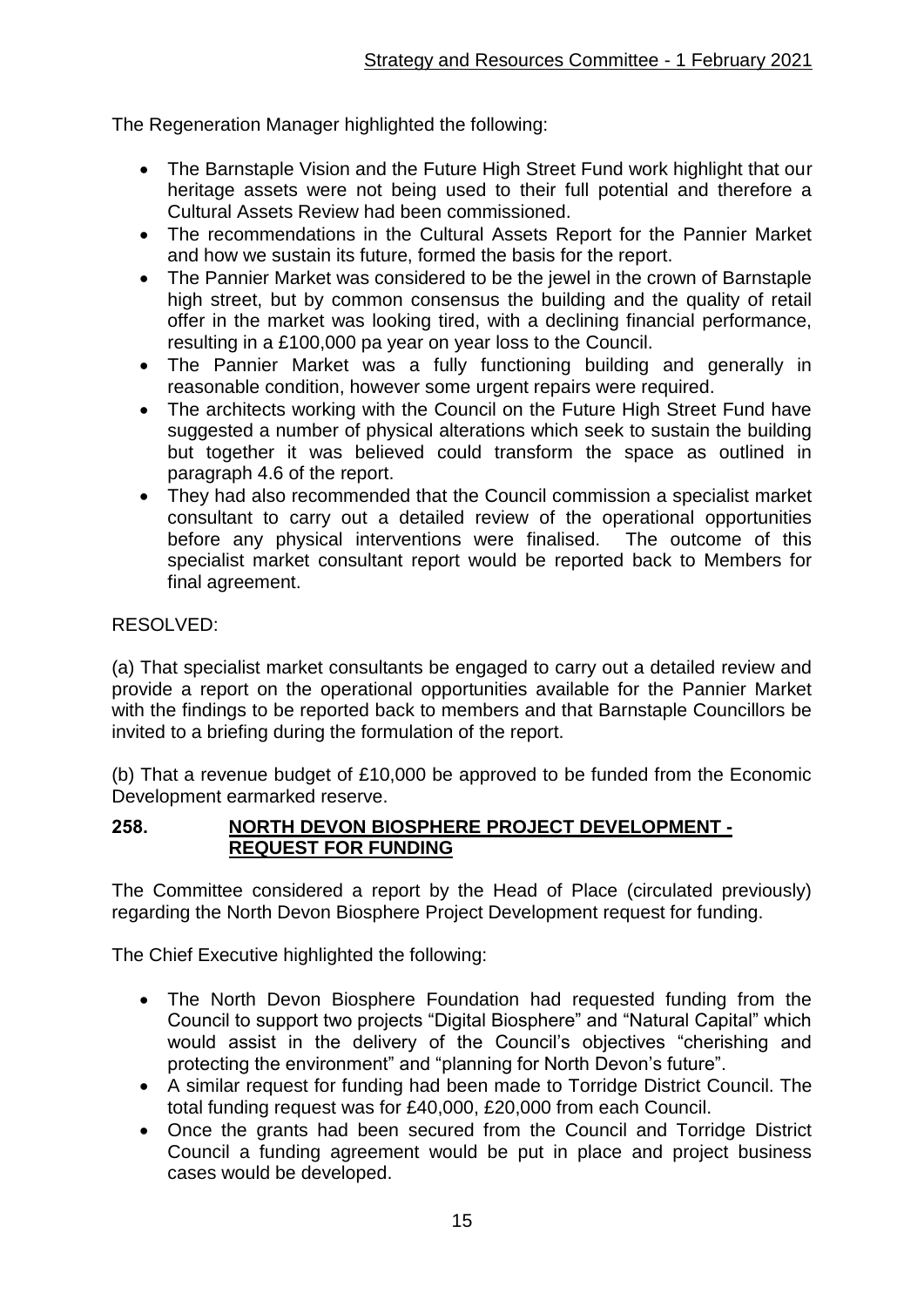Councillor Yabsley declared a personal interest as a Devon County Council Member appointed to the North Devon Biosphere Partnership.

RESOLVED that a revenue budget of £20,000 be approved to be funded from the Economic Development earmarked reserve, subject to match funding being agreed by Torridge District Council and an appropriate grant funding agreement being put in place, to provide a grant to support the further development of the:

(a) Digital Biosphere (Smart Biosphere and Accelerator programme)

(b) Natural Capital (£50m Impact Fund and Marketplace)

### **259. LITTER STRATEGY**

The Committee considered a report by the Chief Executive (circulated previously) regarding the Litter Strategy and the notice of motion referred by Council on 13 January 2021.

The Lead Member for the Environment highlighted the following:

- The Litter Strategy had been influenced and supported guidance issued by WRAP "Binfrastructure – the right bin in the right place".
- A funding opportunity had arisen for the procurement of smart bins and the Council was required to have a strategy in place prior to submitting a bid for funding.
- The strategy aimed to change the behaviour of people, make it easy to dispose of litter and improve enforcement.
- The Strategy contained defined objectives which were linked to actions.
- Some elements of the Notice of Motion referred by Council could be achieved as part of the strategy.

In response to questions, the Chief Executive advised that the strategy provided a framework. The action plan would detail how the strategy would be achieved and delivered. The Council would undertake a litter pick along the North Devon Link Road, but it was anticipated that this would be delayed to later in the year due to resources available.

RESOLVED:

(a) that the Litter Strategy be approved;

(b) that the Chief Executive be delegated authority, after consultation with the relevant Lead Member and relevant ward members, to adopt Action Plans for the whole District or particular areas, targeting littering of different types; and

(c) that the notice of motion be referred to the Climate Action Team for consideration.